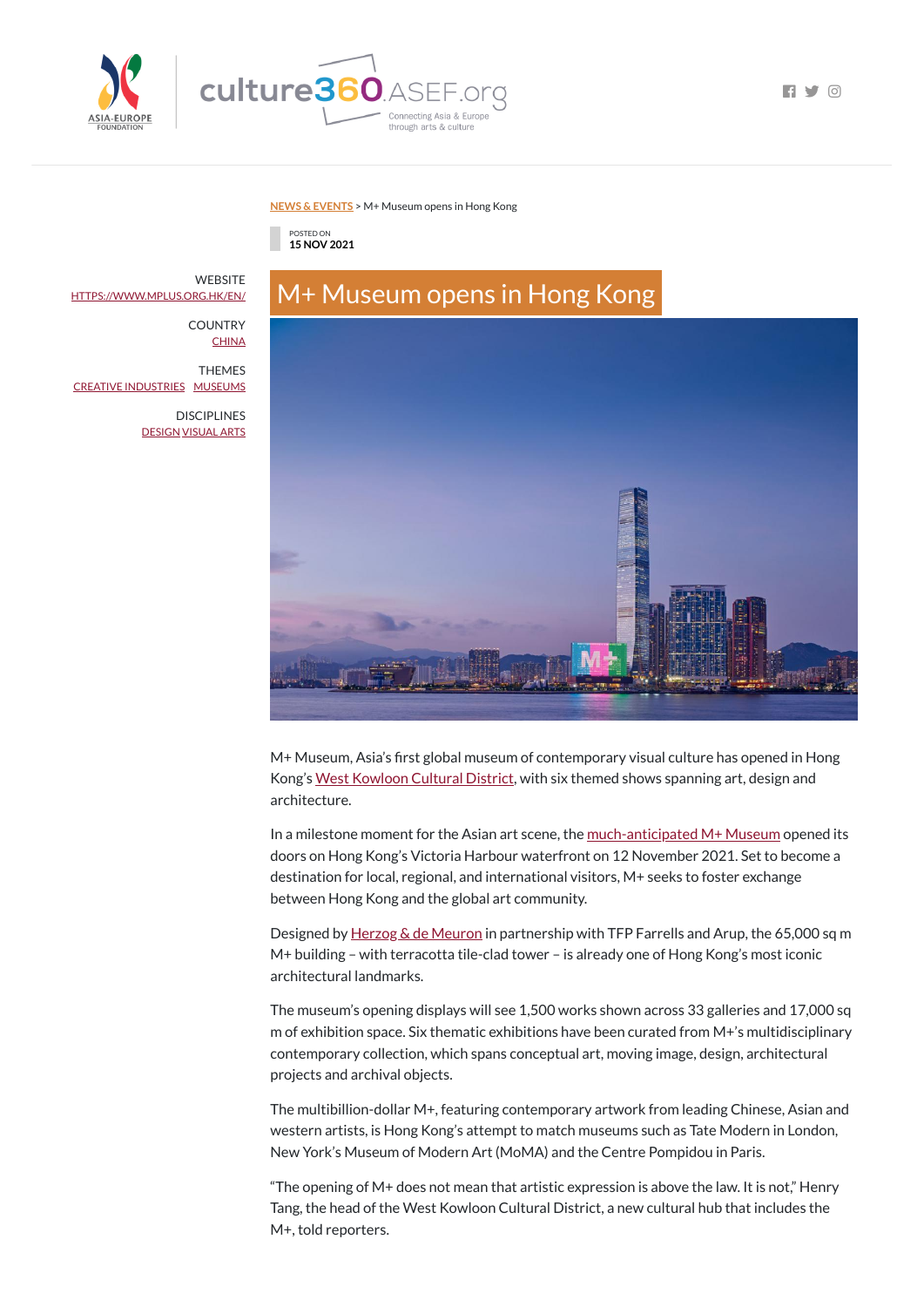## Similar content

Tang stressed all exhibits must comply with the security law and that certain works in the collection, including Ai's contested photograph, would not be displayed.

'I firmly believe that the future history of the art museum will be written to a significant degree in Asia,' says Suhanya Raffel, M+ museum director. 'Few institutions will be more pivotal to that story than M+, a brand new centre for visual culture and a world-class landmark for a great international city. M+ delivers the stories from our part of the world, told by voices participating in and influencing the global conversation.

- **[Wallpaper:](https://www.wallpaper.com/art/hong-kong-m-museum-to-open-with-six-thematic-exhibitions) Hong Kong's M+ Museum to open with six thematic shows**
- **South China Morning Post: Hong Kong's long-delayed M+ museum opens, butit may not put city on the culturaltourism map given Covid-19 travel curbs and security law**
- **[Artnet](https://news.artnet.com/art-world/m-plus-finally-opens-hong-kong-2032301) News: 'We Want To Protect This Space': After 14 Years, Hong Kong's M+ Museum Opens in a Changed Political Climate. Can It Still Thrive?**
- **[Guardian:](https://www.theguardian.com/world/2021/nov/11/hong-kong-opens-modern-art-museum-security-law-casts-pall) Hong Kong opens modern art museum as security law casts pall**
- **The Art [Newspaper](https://www.theartnewspaper.com/2021/11/12/review-hong-kong-mplus-museum-opens): Hong Kong's highly anticipated M+ museum opens—but can it withstand political pressure?**
- **Art [News](https://www.artnews.com/art-news/news/m-plus-museum-explained-hong-kong-controversies-1234608522/)**: **The M+ Museum, Explained: Why Hong Kong's Newest ArtInstitute Could Rival Tate Modern and the Centre Pompidou**

**ASEMUS** Asia - Europe Museum Network Browse our Network of [museums](http://www.asemus.museum/) in Asia and Europe

**Image:** M+, Hong Kong. Photography: Virgile Simon Bertrand © Virgile Simon Bertrand Courtesy of Herzog & de Meuron

**Hong Kong**

POSTED ON POSTED ON POSTED ON **03 MAR 2022 25 JUL 2016 11 JUN 2013 [Australian](https://culture360.asef.org/news-events/australian-curator-head-m-museum-hong-kong/) curator to Hong Kong | [Museums](https://culture360.asef.org/news-events/china-museums-and-digital-culture-online-talk/) By People /In Cities : Hong Kong | [interview](https://culture360.asef.org/magazine/people-cities-hong-kong-interview-shirley-surya-assistant-curator-m-museum/) head M+ Museum in and Digital Culture – M+ online talk with Shirley Surya, Assistant Curator at M+ Museum JRYA**  $1.64$ CURATOR, M+ POSTED ON POSTED ON POSTED ON **04 APR 2012 03 JUN 2014 03 MAY 2012 Hong Kong | M+ / [Pompidou](https://culture360.asef.org/news-events/pompidou-centre-plans-go-global/) Centre Design Trust plans to go global [Fellowship](https://culture360.asef.org/opportunities/hong-kong-m-design-trust-fellowship/)**

**M+ Museum for Visual Arts and Culture | West [Kowloon](https://culture360.asef.org/opportunities/m-museum-visual-arts-and-culture-west-kowloon-cultural-district-jobs/) Cultural District| jobs**





## ABOUT ASEF [CULTURE360](https://culture360.asef.org/about)

**culture360.asef.org** brings Asia and Europe closer by providing information, facilitating dialogue and stimulating reflection on the arts and culture of the two regions.

MORE ABOUT ASEF [CULTURE360](https://culture360.asef.org/faq) | FAQ